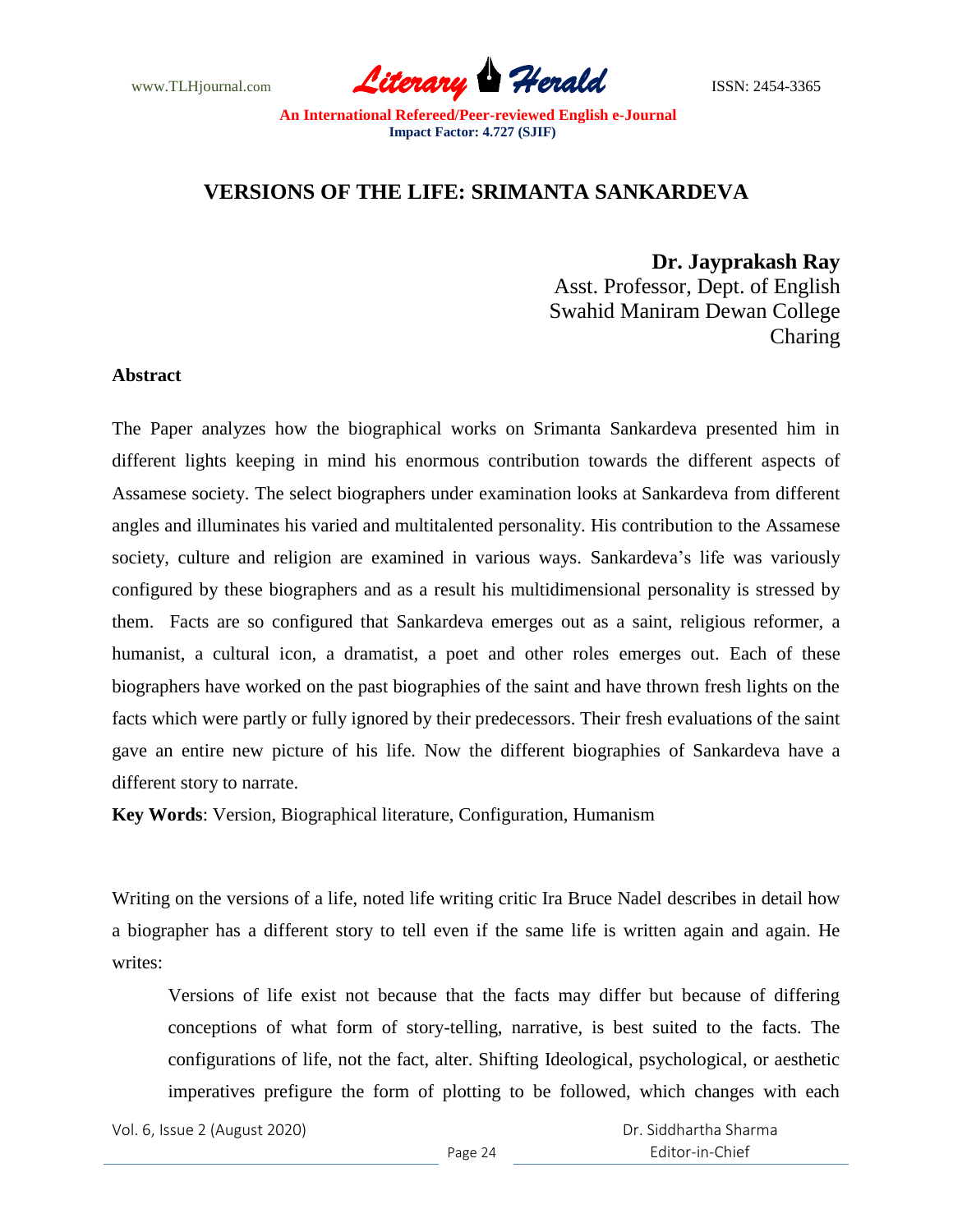

reading of the life by a biographer. Through alternate plots, each biography of the same person demonstrates the multiple meanings and interpretations possible which the form (biography) does not limit. Versions of a life actually record the discovery of how various plot structures can be applied to provide sets of events with different meanings but with no loss of factual value. Through literary tropes, the constituted life transfers the symbolic significance of a comprehensible plot structures to the events. Each biography of the same individual has a different story to tell not because the facts differ but because the plot structures available to, and employed by, the biographer differ.

# (Biography: Fiction, Fact and Form)

Nadel describes that a life evolves in the way a biographer tries to present it by configuring the life in various ways. Facts remains the same but the interpretation of those facts makes the difference. These new data or new theories bring about fresh evaluations. Coupled with the impulse to correct, there emerges in biography the desire to revise. As more facts and details become known, a new, corrected record must be applied. Further he remarks:

The failure of earlier biographies to provide a complete picture of their subjects because of the suppression, distortion, or ignorance of detail clearly necessitates new lives.

#### (Biography: Fiction, Fact and Form,104)

Biographical literature on Shankardeva is literally abundant and different writers have their own story to tell about the "Mahapurusha". In this paper it will be a humble attempt to briefly discuss the biographies of Sankardeva written by the eminent writers of Assamese language and analyze the different facets of the great saint of Assam as presented by them. Each of the biographers has tried to see and review the personality in their own way. The biographies under scan are Lakshminath Bezbaruah's biographical works "Sankardeva" (1912) and "Sri Sri Sankardeva And Sri Sri Madhavdeva" (1914), Dimbeswar Neog"s "Juganayak Sankardeva" (1963), Dr. Maheshwar Neog"s "Sri Sri Sankardeva" (1949), Shivanath Barman"s **"**Srimanta Sankardeva: Kriti Aru Krititva" (1983), and Bapchandra Mahanta"s "Aetihashik Patabhumit Mahapurusha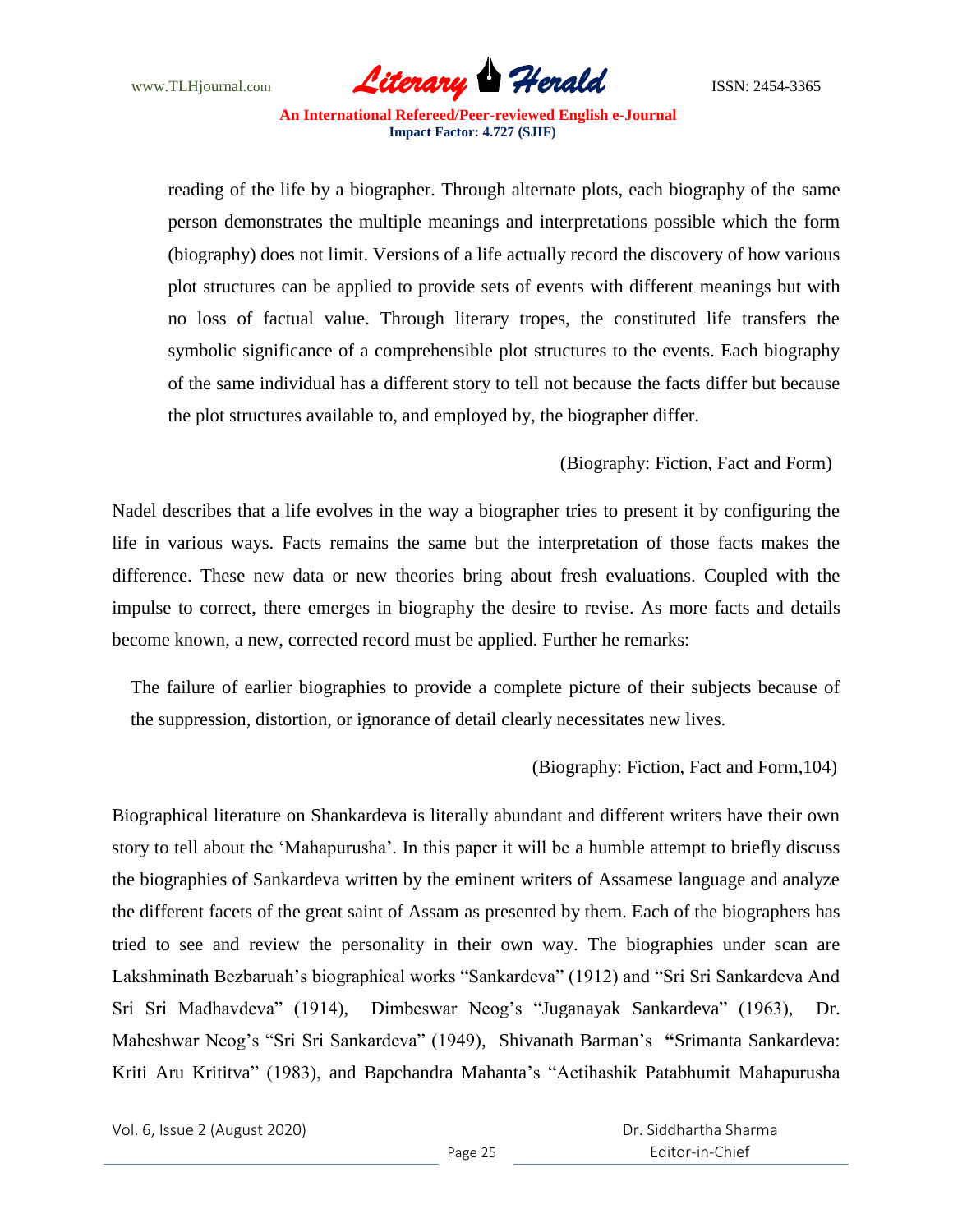

Sankardeva" (1987)

Srimanta Shankardeva (1449–1568) saint-scholar, playwright, socio-religious reformer, is a colossal figure in the cultural and religious history of [Assam.](http://en.wikipedia.org/wiki/Assam) His literary activities provided the base for an emerging Assamese culture and gave a living tradition to the Assamese people. It is difficult to imagine how deep and widespread was the influence of Sankardeva on the cultural renaissance that spread during the Medieval Assam. Sankardeva"s life was an inspirational in developing the literature, religion and arts of Assam. As a religious reformer, Sankaradeva"s greatest achievement was his success in reforming the religious set up in Assam. He inspired the people to shift their religious belief from Sakta *tantricism* to the pure monotheism of Vaisnava faith.

Highlighting on the biographical literature on Sankardeva, Dr.Maheswar Neog remarks:

The Neo-Vaisnava movement ushered in the saint created an unprecedented zeal for the culture of religious literature; and in the wake of the movement came to be born a rich biographical literature centering on the career and personality of Sankardeva. Within a few decades of his death, his lives and the lives of his followers came to be written in verse. These early examples were emulated by the later writers, and biographical works in verse and in prose multiplied with the advance of time.

> (Early History of the Vaisnava Faith and Movement in Assam: Sankardeva and His Times.,01)

Biographical literature on Sankardeva begins with the "Guru Charitas". The Charitas were the tales in verse composed by the followers of Sankardeva. It informs us how the narration of the story of the Master came to be cultivated in Vaisnava circles. These brought a living tradition and it has brought down to us the minutest details of the lives of Sankardeva. The Charitas not only informs us about the lives of the saints but also provide us information regarding the political, economic structure of the country and the background of the Sankardeva movement. They are only the source of the political history of the thirteenth, fourteenth and fifteenth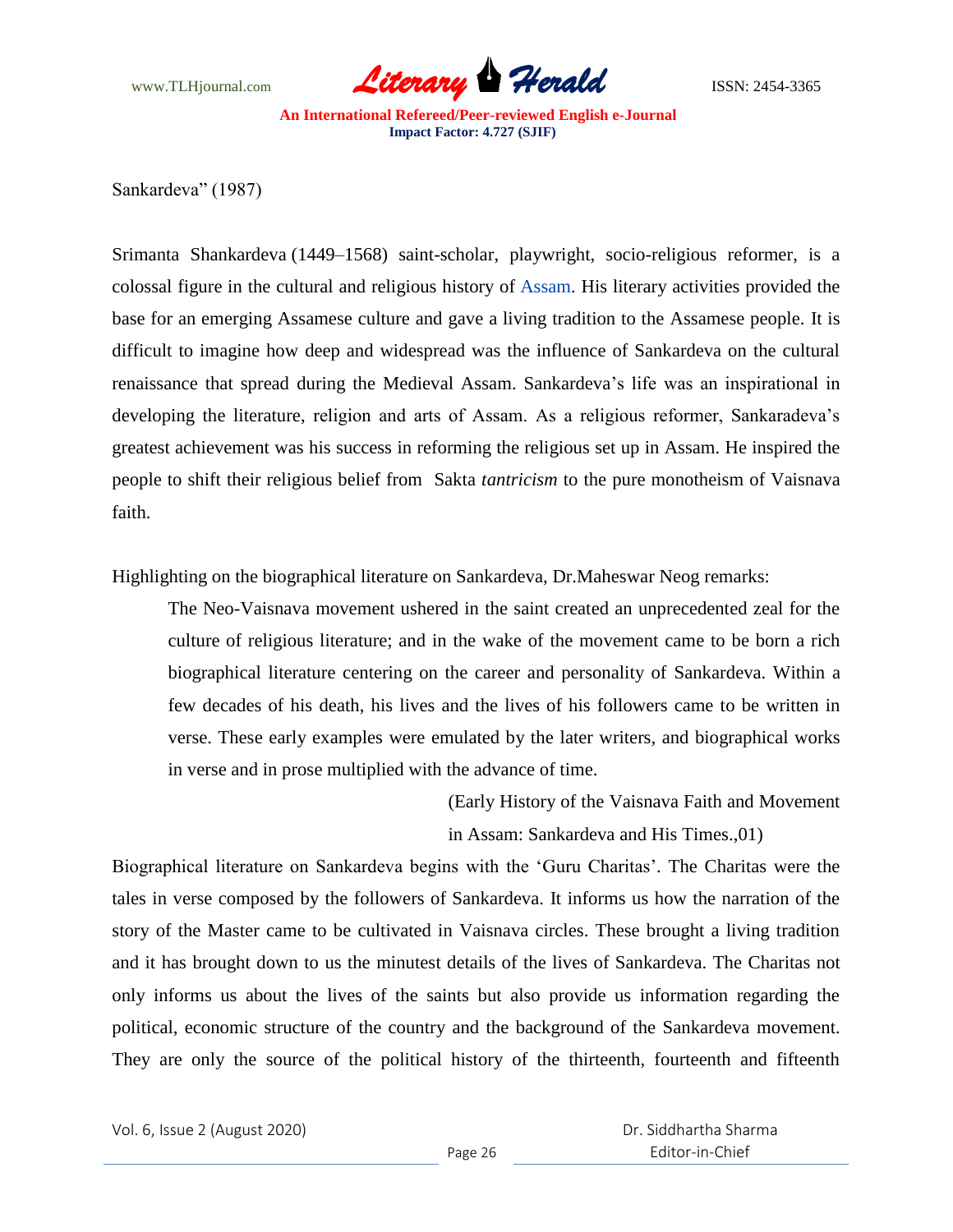

centuries.

The old biographical literature (Guru -Charitas) centering round Sankardeva and his cult can be classified as follows:

A. Caritas of Sankardeva, Madhavdeva and their immediate followers.

B. Independent biographical works on the apostles of Sankardeva, and other religious leaders.

C. Attempts at histories of the Vaisnava institutions.

D. Spurious works of dubious authorship and with a Caitanyaite bias.

(Early History of the Vaisnava Faith and Movement in Assam: Sankardeva and His Times, 03-04)

These life writings written during the medieval era represents Sankardeva from a feudalistic view point and tries to establish him as a Saint as well as spiritualist. The early biographical works consider Sankardeva and Madhavdeva as incarnation of Vishnu, although they never lose sight of the man in both. It was in fact, an essential part of their creed to consider the religious preceptor as none other than God.

It was not until the beginning of the  $20<sup>th</sup>$  century that the life of this great saint was seen from logical and modernistic point of view. Critical investigations, albeit of a pioneering type, were now carried into the fields of Vaisnava faith and literature, and much useful material began to emerge.

Modern life writing on Sankardeva began with Lakshminath Bezbaruah"s biographical works "Sankardeva"(1912) and "Sri Sri Sankardeva And Sri Sri Madhavdeva" (1914). He was responsible for the revival of interest in the Vaisnava movement. It was Bezbarua's pioneering work which attracted the attention of the common people towards Sankardeva. Bezbarua"s account of Sankardeva was based on the limited resources made available to him. Although the account was limited it had its desired results. He interpreted the live of Sankardeva from a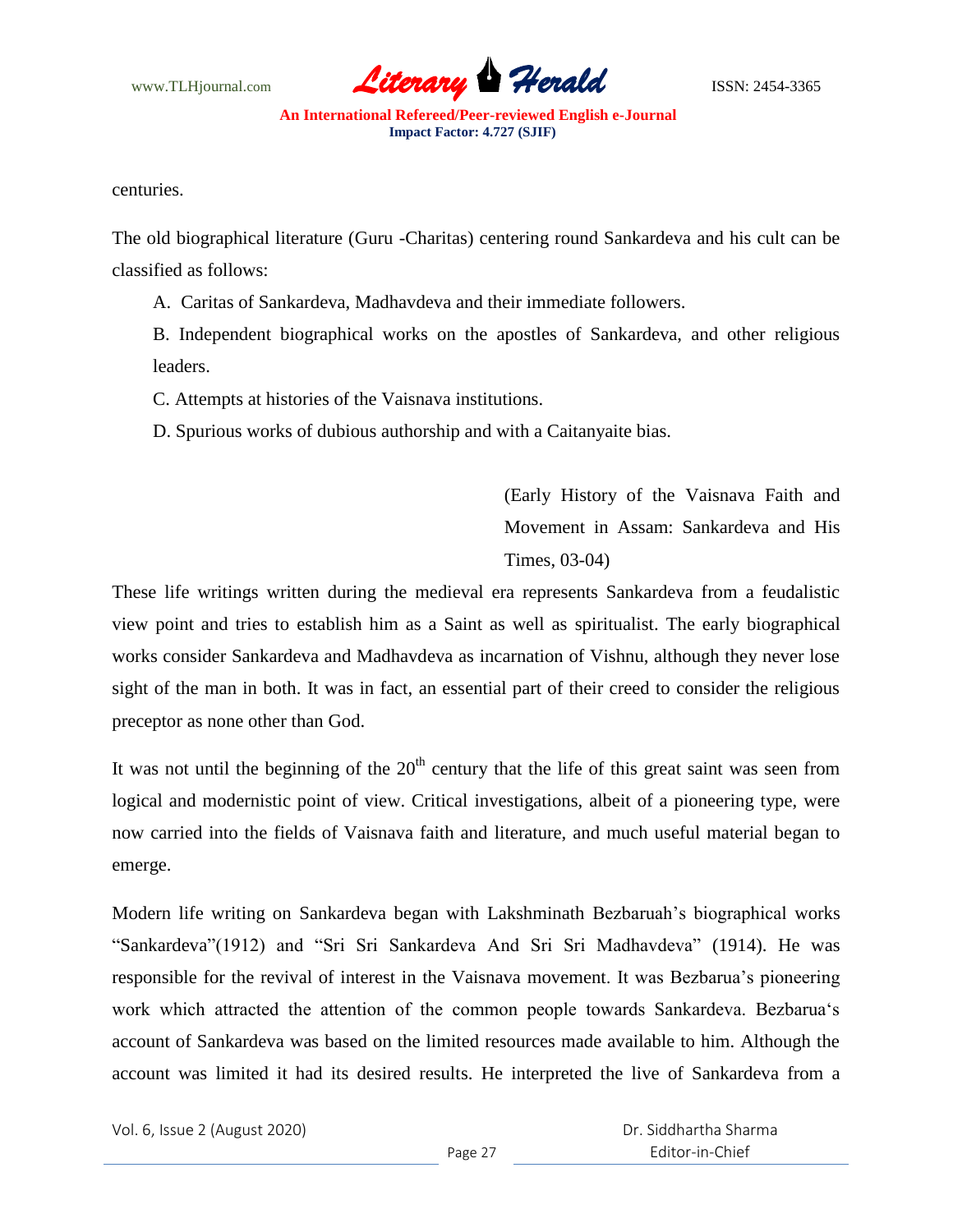

modernist point of view. In the history of Assamese society Bezbarua is the esteemed exponent and expositor of the Vaisnava faith and philosophy of Sankardeva.

Dimbeswar Neog's "Juganayak Sankardeva" (1977) exposits and analyses the life of Sankardeva in a more scientific manner. He looks at his personality through the lens of a humanist. According to him Sankardeva was an apostle of humanism and he devoted his life in the upliftment of the society from the debased social norms surrounded by superstitious beliefs. He tries to establish his character more as human being than as a man of superhuman quality. In his book he tries to establish the fact that Sankardeva was born to serve the suffering humanity and he has showed the way how a man can attain sainthood by serving the humanity. The great truth that saints are also man has been rightly emulated by the "Mahapurusha".He also discusses several literary works written during the period.

Dr. Maheshwar Neog's "Sri Sri Sankardeva" (1961) discusses the life of Sankardeva and his religion in a more threadbare, research oriented and objective manner. In this book he broadly discusses the socio-economic condition of the medieval Assam and how Sankardeva preached his religion in this historical time. He also discusses the nature of his religious philosophy. This book also introduces the followers of Sankardeva and the religious institutions and Satras set up by him. The writer has tried to give logical and factual interpretations of the different controversial incidents in the life of the saint. In doing so the writer has taken the help of old scripts, history and easily available documents and has tried to evaluate the authenticity of those materials.

Modern attempts have been made to envisage Sankardeva on the national stage. In this respect Shivanath Barman seems to lead the front. In his biographical book, **"**Srimanta Sankardeva: Kriti Aru Krititva" (1983), he makes effort to launch Sankardeva in the line of nationalist figure. In the introduction of the book, he states that the life and personality of Sankardeva is the storehouse of unending debate and discussions. His life is like a kaleidoscope. From whatever direction you view it, you will be able to see the various angles of his personality and works. He tried to appraise Sankardeva from a sociological point of view rather than emotional and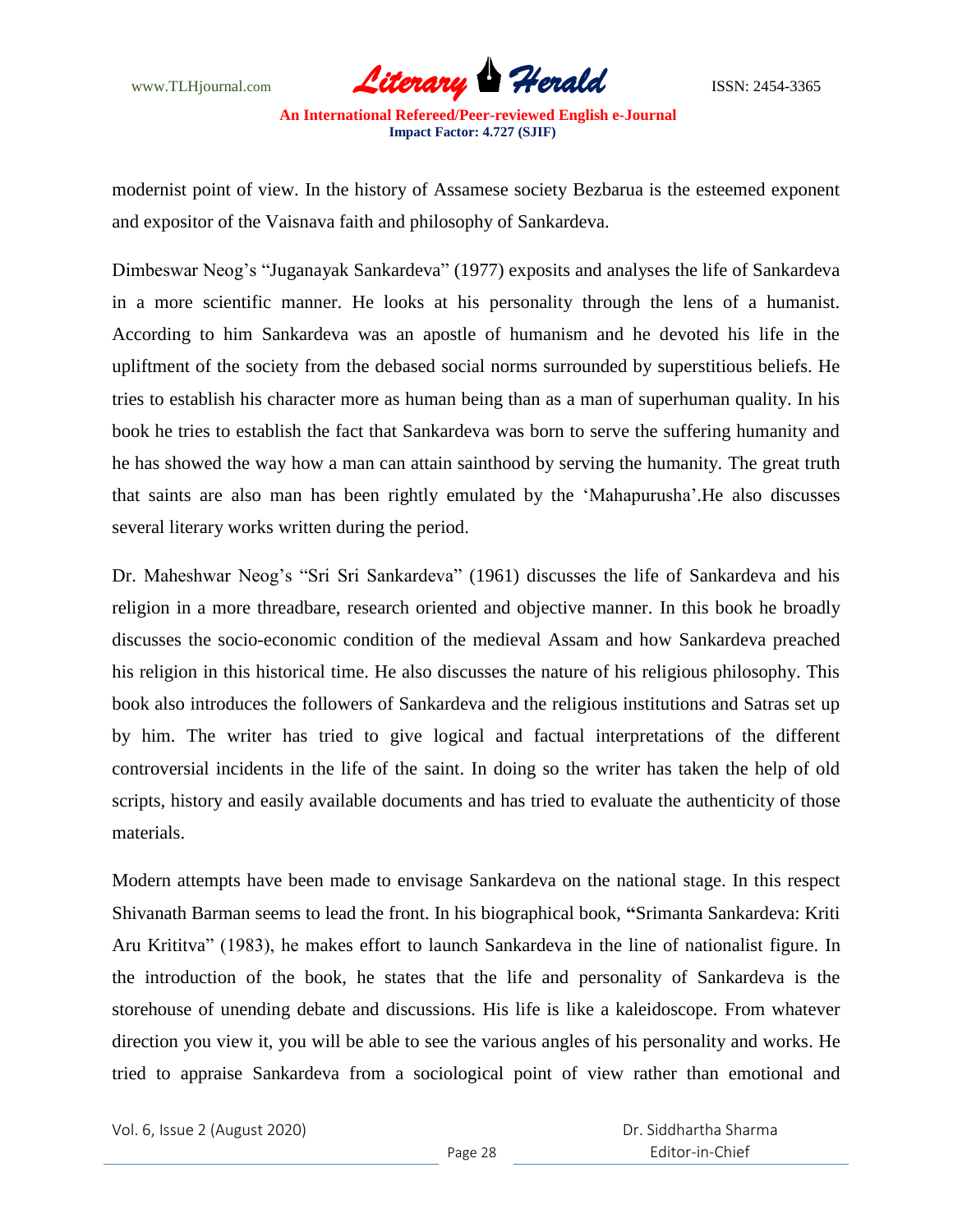

religious view points. In order to understand Sankardeva, one has to take into account various factors .He was not a spiritualist away from humanity, not a person uninfluenced by the socioeconomic factors, but a man of flesh and blood. Barman tries to bring out the "Indian Sankardeva "from the "Assamese Sankardeva .The Bhakti movement which swept all over India in 14<sup>th</sup> century was spearheaded in Assam . The Bhakti cult preached the sermon of brotherhood and love. Sankardeva's able leadership and insight gave a tremendous momentum to the movementin this part of India. It was through his enduring works and multilayered personality that Assam was able to breath a new life into its religious life. Sibanath Barman remarks: He was not a person who -

...led a purely intellectual life, equanimity of his mind being scarcely disturbed by bereavements and other worldly woes."

# (Srimanta Sankardeva: Kriti Aru Krititva).

Another distinguished biographer of Sankardeva is Bapchandra Mahanta. His path breaking work is "Aetihashik Patabhumit Mahapurusha Sankardeva" (1989). His first book on Sankardeva was "Mahapurusha Sankardeva" But he felt that it ought to be revised as the parameters of evaluation and the assessment of the subject matter changes with the change of time. So instead of writing a second edition of the book, he planned to pen down another book with different point of view. In the preface of the book "Aetihashik Patabhumit Mahapurusha Sankardeva" (1987) he writes,

The book is not intended for those who are after the religious philosophy of Sankardeva. Religion and culture are above superstition and communalism. Unless religion is grounded in philosophy and scientific base, it loses the capacity of adaptability in the society. In such a situation religion does harm to the society. In the same way culture also depends on both economic and artistic escalation. Sankardeva should have been viewed not only as prophet but also as the leader of cultural renaissance which thereafter enriched the assamese culture years back. But we failed to cultivate such habits as we are accustomed to the traditional outlook. In this book my endeavor to observe Sankardeva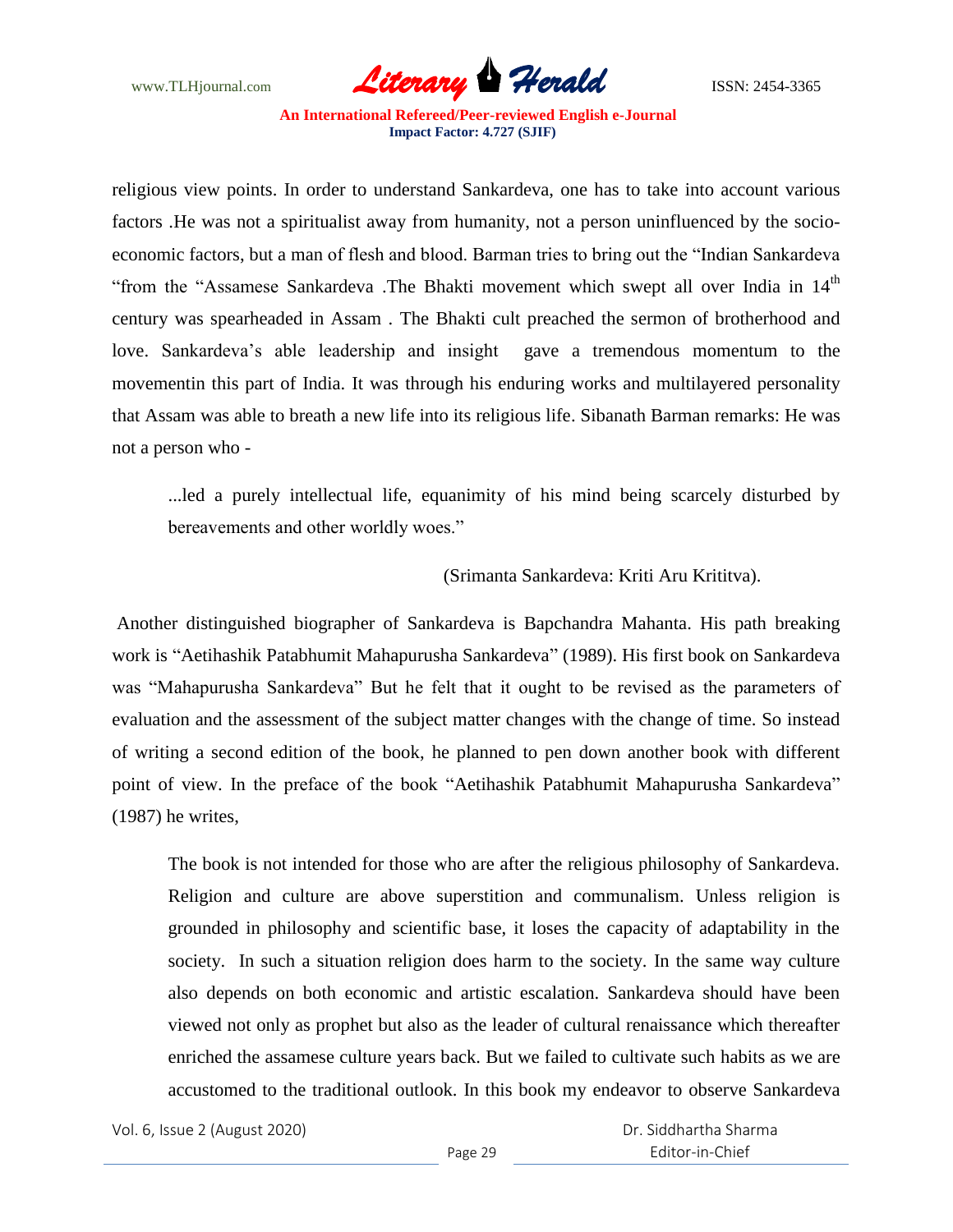

from humanitarian perspective.

His evaluation of Sankardeva from a realistic and humanist view point is stressed in the book. He feels that Sankardeva should be assessed as a cultural hero whose contribution needs to studied.

He further relates how the socio-cultural situation at the time would have favored his ascension as a ruler. His devotion to the social upliftment is emphasized upon. He quotes:

Sankardeva could have become the ruler of the Bhuyan"s as he was conferred the title of "Shirumoni" and was bestowed with mental strength, good health, as well as administrative legacy. Above all the social and political situation was congenial for his ambition. But he gave himself to the concern of permanent peace and paid more interest to the augmentation of cultural and social organizations rather than on prosperity. His economic negligence paid him negative results. As an outcome his upcoming generation had to face acute financial crisis. Then his pupils and followers supported economically and morally his great grandsons. Society deems to support and patronize such the social worker. This was in fact the duty of the followers to support the Guru and his family in whatever way they can. Later this attitude of responsibility began to continue as "Guru Kar" which could be compared to the royal levy system. This type of levy was not meant for the personal opulence of the Guru. It was meant for sustaining the particular life style of the guru as well as management of the Satras."

Sankardeva was not only a prophet but also a cultural advocate who strived to give a definite shape to the Assamese culture. So, he is also known as Cultural leader. Sankardeva"s life has been variously represented and interpreted by the scholars and writers in various manners. But the truth remains that Sankardeva"s contribution to the Assamese society is immense and unforgettable.